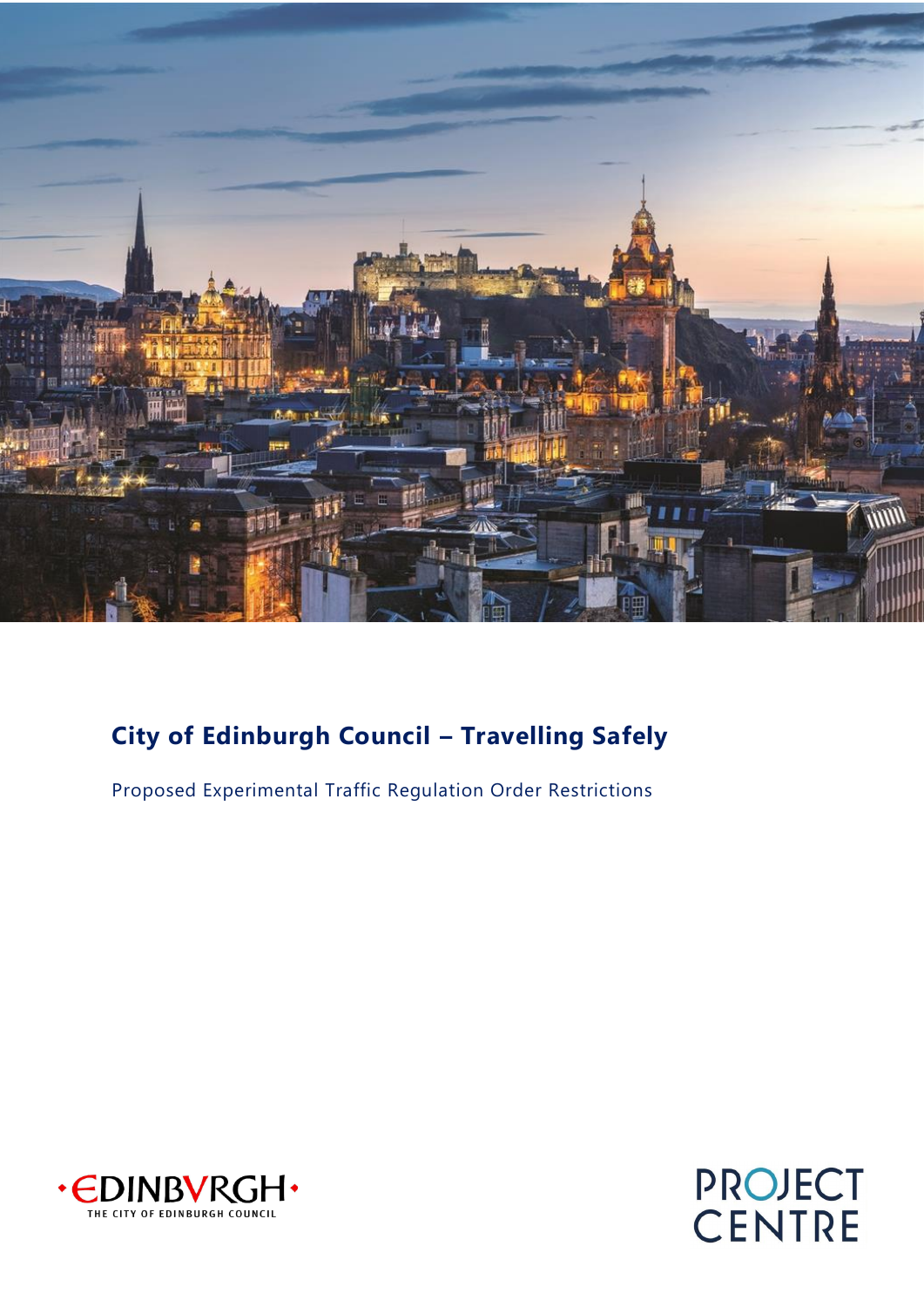# PROJECT<br>CENTRE

| <b>CONTENTS PAGE</b> |                                                        | PAGE NO.       |
|----------------------|--------------------------------------------------------|----------------|
| 1.                   | PROPOSALS OVERVIEW                                     | 3              |
| 1.1                  | Background                                             | 3              |
| 1.2                  | Overview                                               | 3              |
| 2.                   | <b>CITY CENTRE REGION</b>                              | $\overline{4}$ |
| 2.1                  | CC1 Waverly Bridge, Princes Street & St David's Street | 4              |
| 2.2                  | CC2 Cockburn Street                                    | 4              |
| 2.3                  | <b>CC3 Victoria Street</b>                             | 5              |
| 3.                   | <b>NORTH REGION</b>                                    | $\,6$          |
| 3.1                  | N1 West Shore                                          | 6              |
| 3.2                  | N2 Bellevue to Canonmills & Broughton Street           | 6              |
| 3.3                  | N3 Crewe Road South                                    | 6              |
| 3.4                  | N4 Ferry Road                                          | 6              |
| 3.5                  | N5 Arberetum Place                                     | 6              |
| 4.                   | <b>EAST REGION</b>                                     | $\overline{7}$ |
| 4.1                  | E1 Seafield Street                                     | $\overline{7}$ |
| 4.2                  | E2 Kings Place                                         | $\overline{7}$ |
| 4.3                  | E3 Duddingstone Road                                   | $\overline{7}$ |
| 4.4                  | E4 Stanley Street & Hope Street                        | $\overline{7}$ |
| 4.5                  | E5 Duddingstone Road West                              | $\overline{7}$ |
| 4.6                  | E6 A1 Corridor                                         | $\overline{7}$ |
| 5.                   | <b>SOUTH REGION</b>                                    | 8              |
| 5.1                  | S1 Buccleuch Street & Teviot Place                     | 8              |
| 5.2                  | S2 Causewayside                                        | 8              |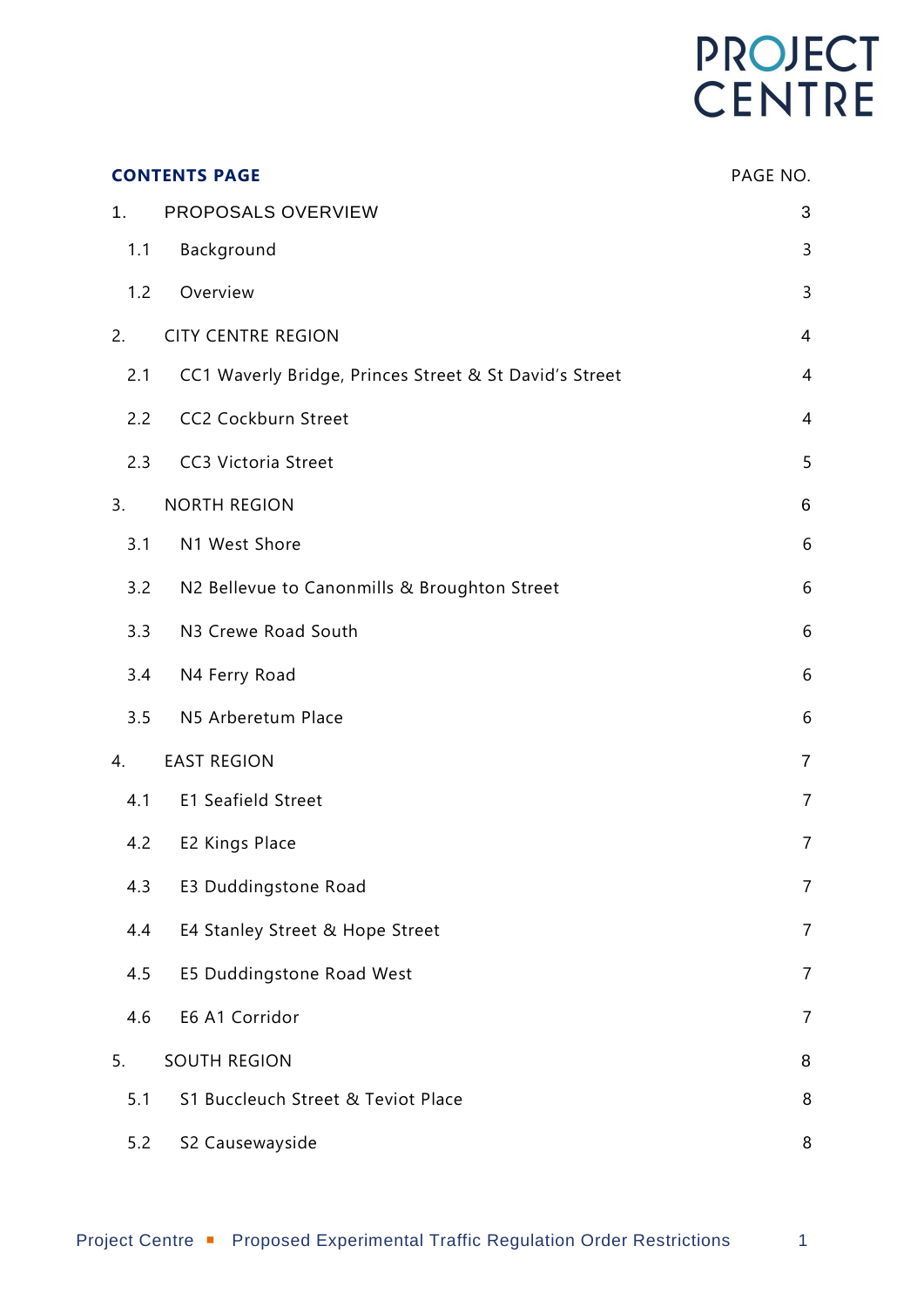# PROJECT<br>CENTRE

| 5.3  | S3 Mayfield Road                         | 8  |
|------|------------------------------------------|----|
| 5.4  | S4 Old Dalkeith Road                     | 8  |
| 5.5  | S5 Gilmerton Road                        | 8  |
| 5.6  | S6 Quiet Corridor - Meadows to Greenbank | 8  |
| 5.7  | S7 Craigmillar Park Corridor             | 8  |
| 6.   | <b>WEST REGION</b>                       | 10 |
| 6.1  | W1 A90 Queensferry                       | 10 |
| 6.2  | W2 Pennywell Road                        | 10 |
| 6.3  | W3 Silverknowes Road North               | 10 |
| 6.4  | W4 Silverknowes Road South               | 10 |
| 6.5  | W5 Cammo Walk                            | 11 |
| 6.6  | W6 Drumbrae North                        | 11 |
| 6.7  | W7 Meadowplace Road & Ladywell Road      | 11 |
| 6.8  | W8 Fountain Bridge                       | 11 |
| 6.9  | W9 Queensferry High Street               | 11 |
| 6.10 | W10 Slateford                            | 11 |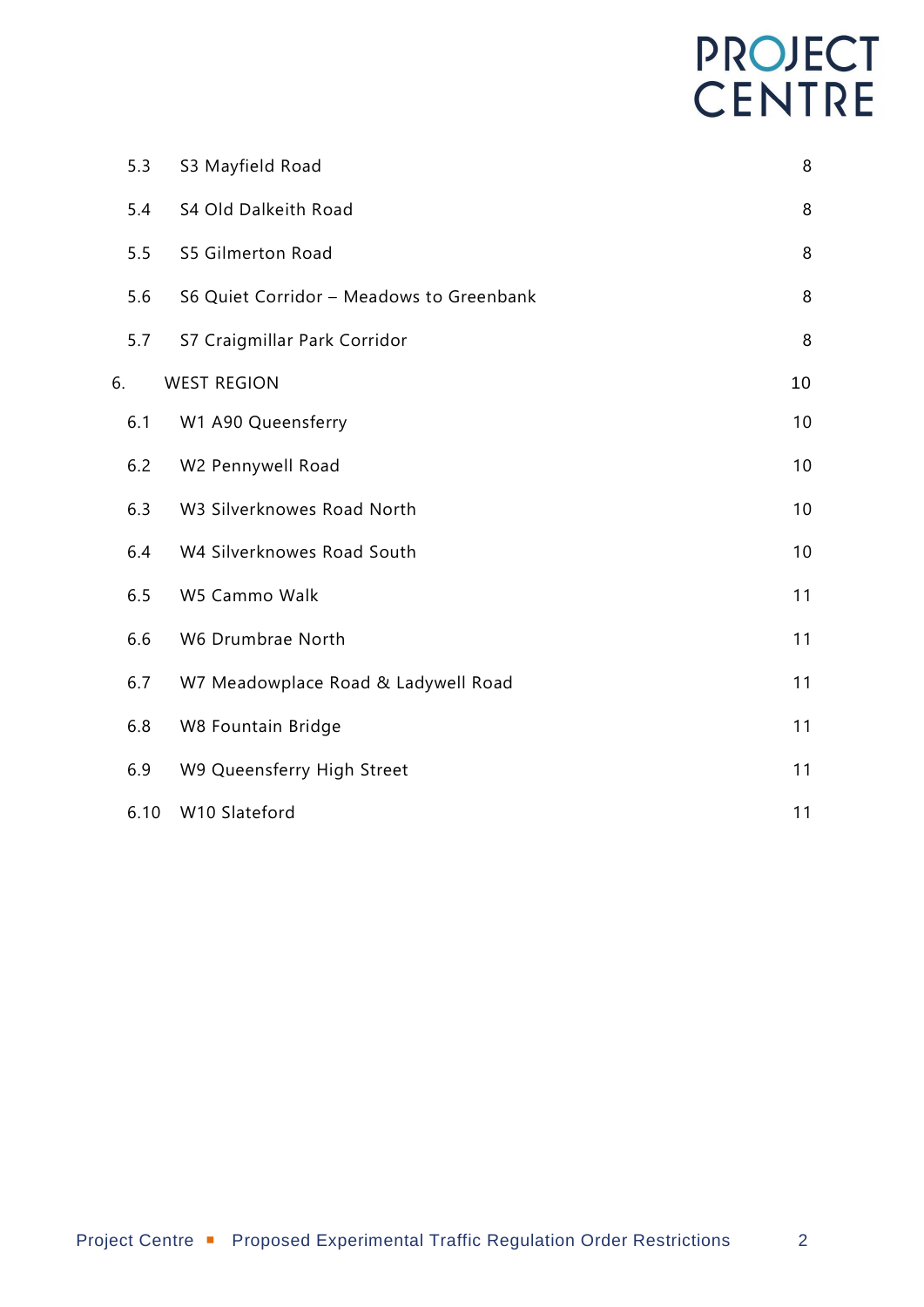#### <span id="page-3-0"></span>**1. PROPOSALS OVERVIEW**

#### <span id="page-3-1"></span>**1.1 Background**

1.1.1 During the Covid-19 pandemic the City of Edinburgh Council (CEC) have introduced temporary active travel schemes to facilitate improved safety for pedestrians and cyclists, supporting social distancing so that people can safely walk, wheel or cycle.

#### <span id="page-3-2"></span>**1.2 Overview**

- 1.2.1 Experimental Traffic Regulation Orders (ETRO) are being promoted in over 40 locations across the city of Edinburgh. Locations have been grouped in to five geographical regions which are;
	- City Centre
	- North
	- East
	- South
	- West
- 1.2.2 Details of local area restrictions are provided in the following sections of this document.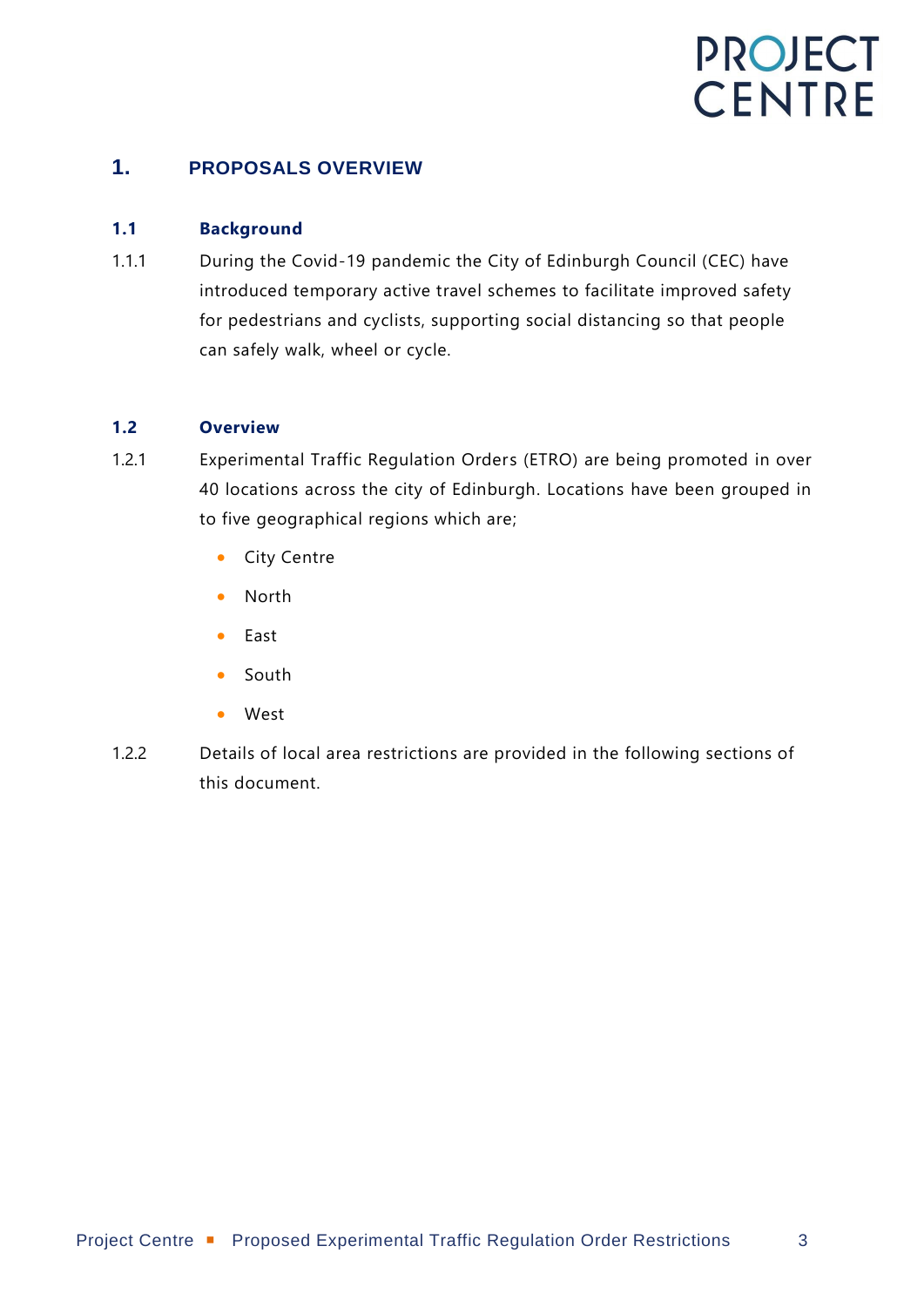### <span id="page-4-0"></span>**2. CITY CENTRE REGION**

#### <span id="page-4-1"></span>**2.1 CC1 Waverly Bridge, Princes Street & St David's Street**

- 2.1.1 Restrictions will include the following;
	- Prohibition of motor vehicle
	- Prohibition of motor vehicle except for;
		- o vehicles delivering or collecting goods at Waverley Station or Waverley Mall
		- o loading or unloading
		- o buses and cycles
	- No waiting at any time
	- No left turn from Meuse Lane

#### <span id="page-4-2"></span>**2.2 CC2 Cockburn Street**

- 2.2.1 Restrictions will include the following;
	- Prohibition of motor vehicles except;
		- o Vehicles delivering or collecting goods at an address on Cockburn Street
		- o Blue badge holders
		- o Waste collection vehicles
		- o Council Vehicles
		- o Health care workers
		- o Funeral vehicles
		- o Emergency works vehicles, including utility works or trades persons
		- o Vehicles with trade permits (24hr notice required)
		- o Vehicles with a valid parking permit for Cockburn Street for the sole purpose of delivering or collecting goods
	- One way
	- No waiting at anytime
	- No loading or unloading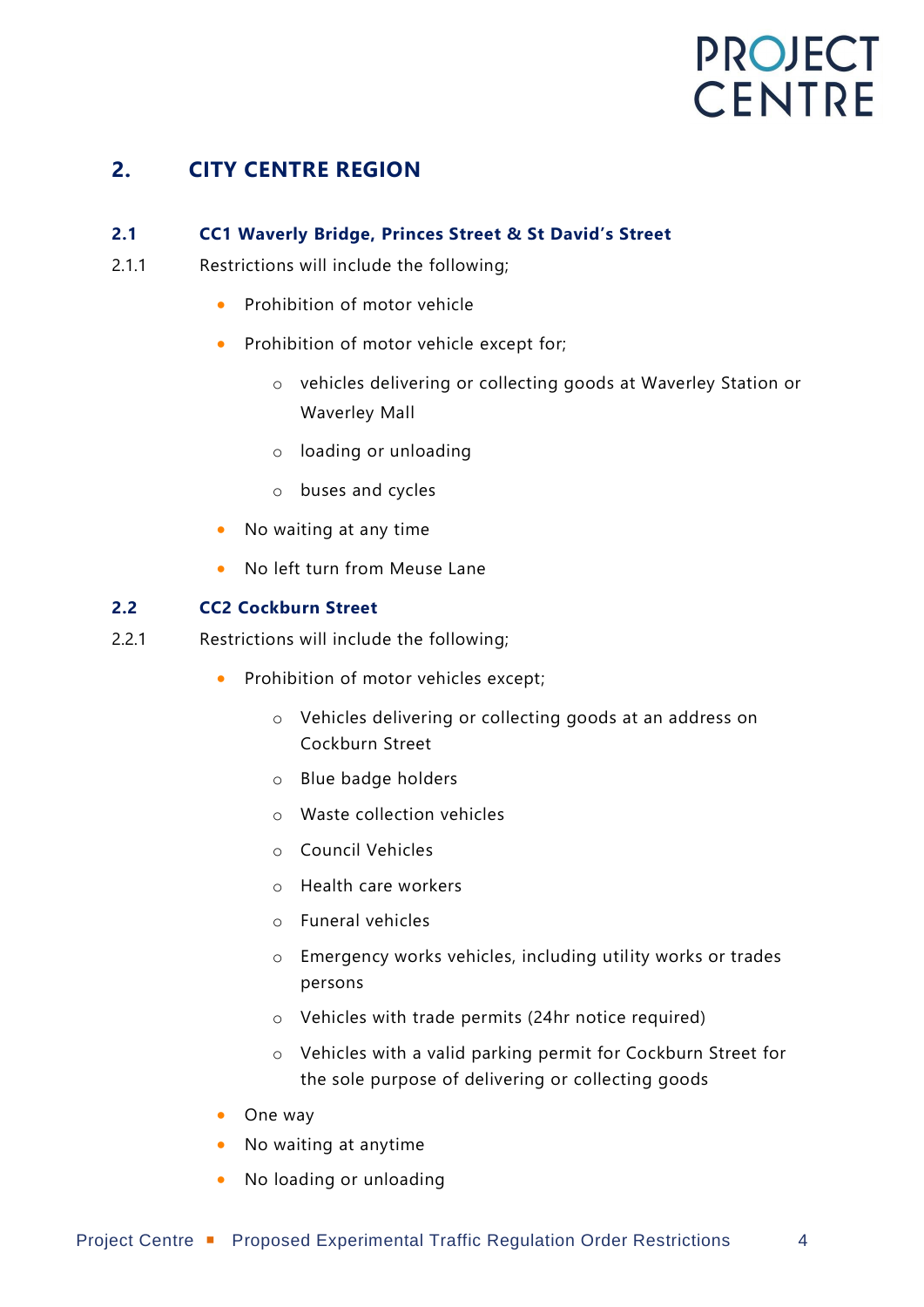#### <span id="page-5-0"></span>**2.3 CC3 Victoria Street**

- 2.3.1 Restrictions will include the following;
	- Prohibition of motor vehicles except;
		- o Vehicles delivering or collecting goods at an address on Victoria Street
		- o Blue badge holders
		- o Waste collection vehicles
		- o Council Vehicles
		- o Health care workers
		- o Funeral vehicles
		- o Emergency works vehicles, including utility works or trades persons
		- o Vehicles with trade permits (24hr notice required)
		- o Vehicles with a valid parking permit for Victoria Street for the sole purpose of delivering or collecting goods
	- Rescind one-way order and allow 2 way traffic on Victoria Street & West Bow.
	- No waiting loading or unloading: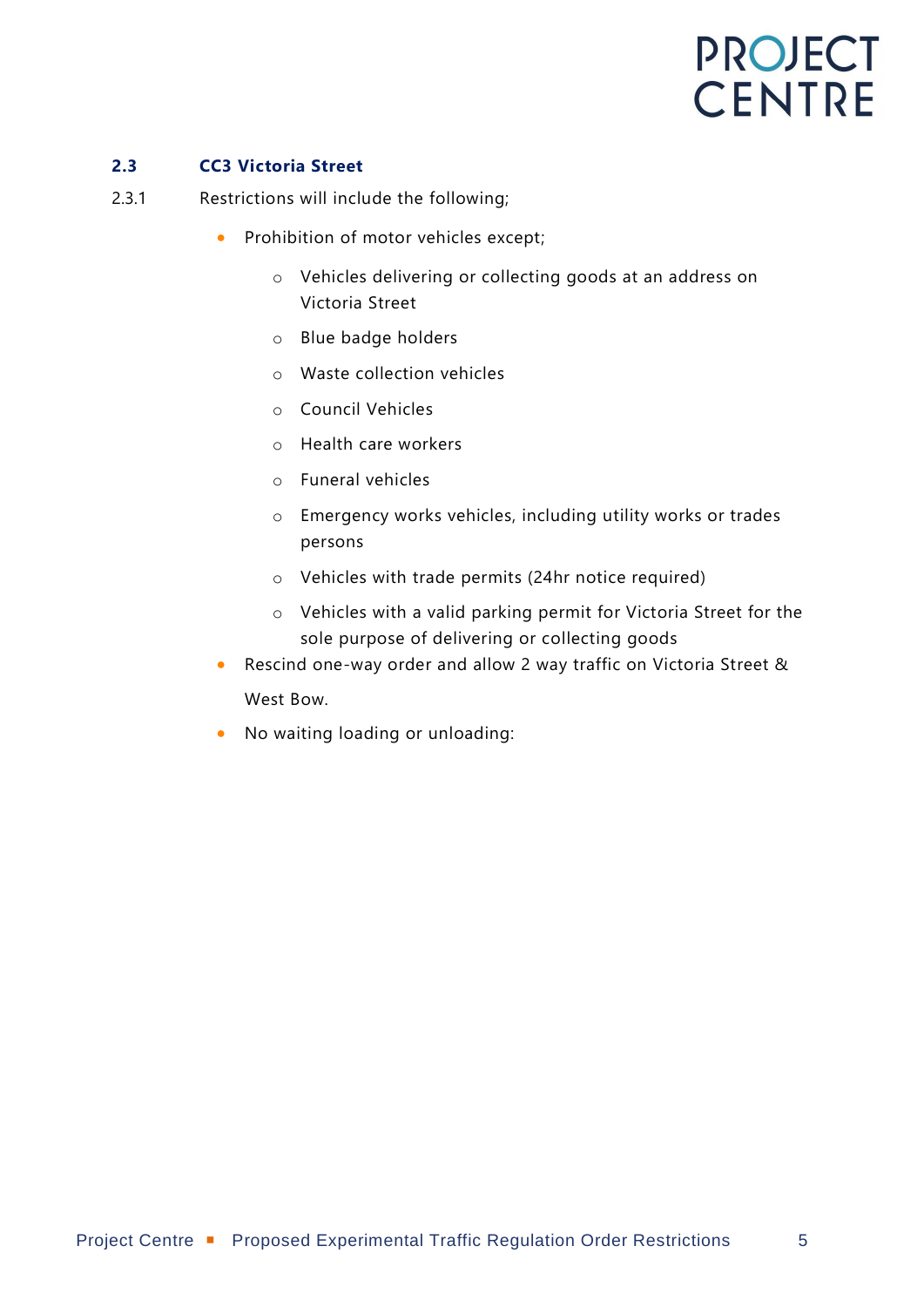### <span id="page-6-0"></span>**3. NORTH REGION**

#### <span id="page-6-1"></span>**3.1 N1 West Shore Road**

- 3.1.1 Restrictions will include the following;
	- Prohibition of motor vehicles except
		- o Council Vehicles
		- o Emergency works vehicles
		- o Utility works
	- No waiting at any time
	- No waiting or loading at any time

#### <span id="page-6-2"></span>**3.2 N2 Bellevue to Canonmills & Broughton Street**

- 3.2.1 Restrictions will include the following;
	- No waiting at any time
	- No loading at times shown (Mon-Fri 8:00am-9:15am/4:30pm-6:30pm)

#### <span id="page-6-3"></span>**3.3 N3 Crewe Road South**

- 3.3.1 Restrictions will include the following;
	- No waiting at any time

#### <span id="page-6-4"></span>**3.4 N4 Ferry Road**

- 3.4.1 Restrictions will include the following;
	- No waiting at any time
	- No waiting at any except coaches at time shown (1:45pm 17:15pm)
	- No loading & unloading at times shown (8:00am 9:15am and 4:30pm - 6:30pm)

#### <span id="page-6-5"></span>**3.5 N5 Arboretum Place**

- 3.5.1 Restrictions will include the following;
	- No waiting at any time
	- No loading & unloading at all times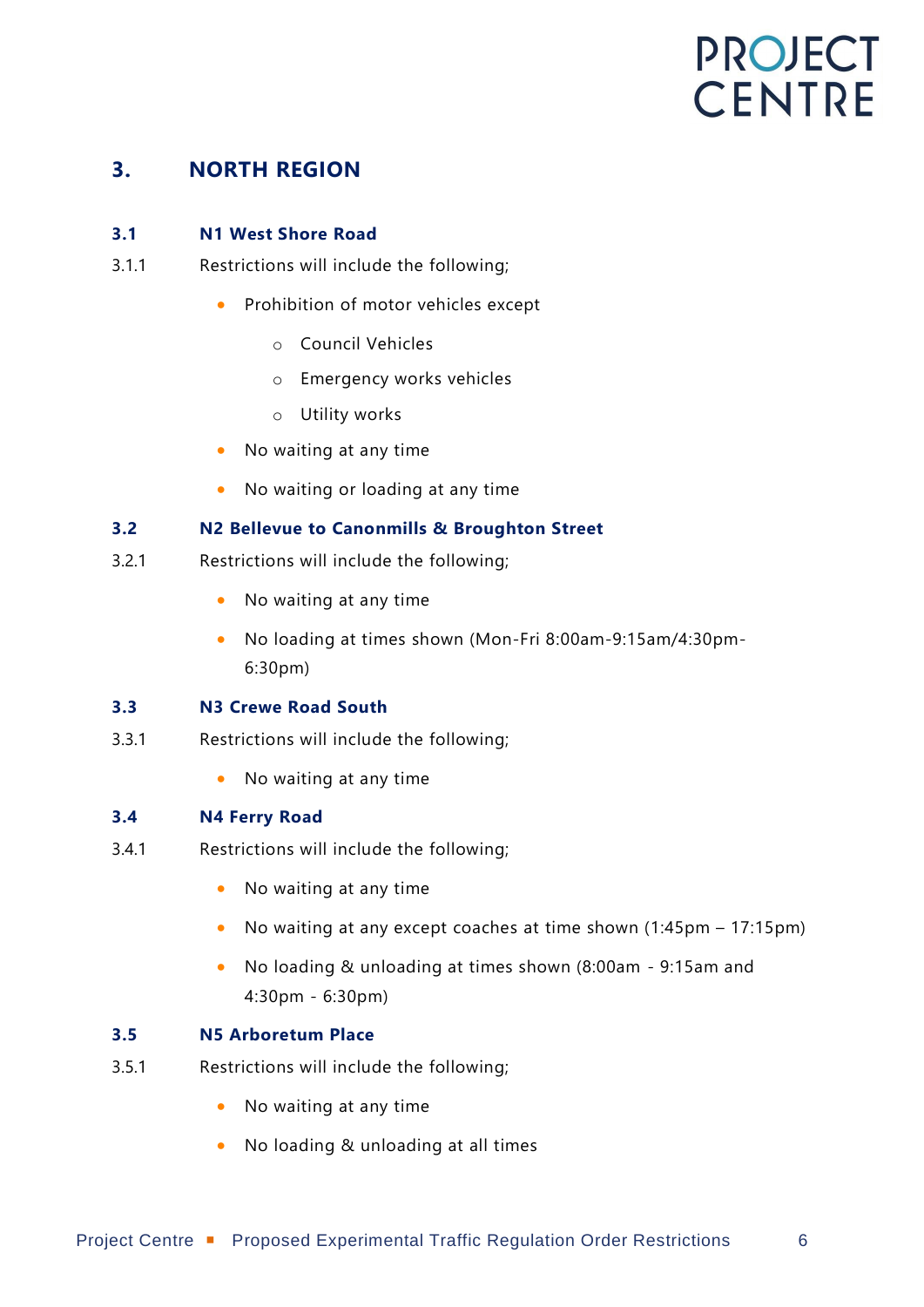### <span id="page-7-0"></span>**4. EAST REGION**

#### <span id="page-7-1"></span>**4.1 E1 Seafield Street**

- 4.1.1 Restrictions will include the following;
	- No waiting, loading and unloading at all times

#### <span id="page-7-2"></span>**4.2 E2 Kings Place**

- 4.2.1 Restrictions will include the following;
	- No waiting, loading and unloading at all times
	- 24 hour waiting restriction

#### <span id="page-7-3"></span>**4.3 E3 Duddingston Road**

- 4.3.1 Restrictions will include the following;
	- No waiting at any time,
	- No loading at times shown (7:30am 9:30am and 4:00pm 6:30pm)

#### <span id="page-7-4"></span>**4.4 E4 Stanley Street & Hope Street**

- 4.4.1 Restrictions will include the following;
	- Prohibition of motor vehicles
	- no waiting at any time

#### <span id="page-7-5"></span>**4.5 E5 Duddingston Road West**

- 4.5.1 Restrictions will include the following;
	- No waiting at any time

#### <span id="page-7-6"></span>**4.6 E6 A1 Corridor**

- 4.6.1 Restrictions will include the following;
	- No waiting at any time
	- No waiting at times shown (7:30am 9:30am and 4:00pm 6:30pm)
	- No loading at times shown (7:30am 9:30am and 4:00pm 6:30pm)
	- Bus lanes
	- Prohibition of vehicles, except for Police, ambulance, fire service, and pedal cycles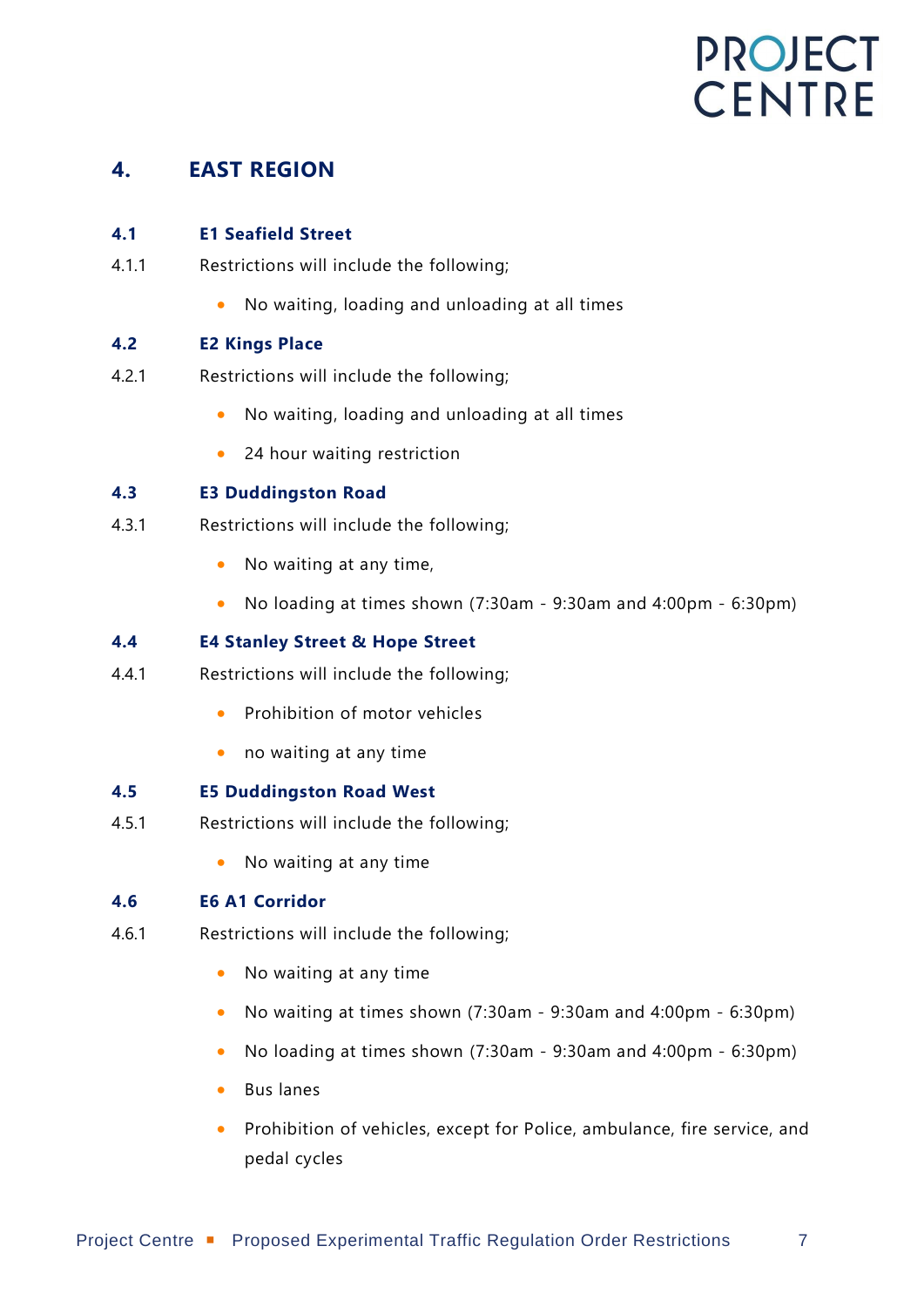### <span id="page-8-0"></span>**5. SOUTH REGION**

#### <span id="page-8-1"></span>**5.1 S1 Buccleuch Street & Teviot Place**

- 5.1.1 Restrictions will include the following;
	- No waiting at any time
	- No loading at times shown  $(7:30am 9:30am$  and  $4:00pm 6:30pm)$
	- Rescinding of existing loading restriction

#### <span id="page-8-2"></span>**5.2 S2 Causewayside**

- 5.2.1 Restrictions will include the following;
	- No waiting at any time,
	- No loading at times shown (7:30am 9:30am and 4:00pm 6:30pm)

#### <span id="page-8-3"></span>**5.3 S3 Mayfield Road**

- 5.3.1 Restrictions will include the following;
	- No waiting at any time
	- No loading at times shown  $(7:30am 09:30am)$  and  $4:00pm 6:30pm)$
	- 20mph speed limit

#### <span id="page-8-4"></span>**5.4 S4 Old Dalkeith Road**

- 5.4.1 Restrictions will include the following;
	- No waiting at any time

#### <span id="page-8-5"></span>**5.5 S5 Gilmerton Road**

- 5.5.1 Restrictions will include the following;
	- No waiting at any time

#### <span id="page-8-6"></span>**5.6 S6 Quiet Corridor – Meadows to Greenbank**

- 5.6.1 Restrictions will include the following;
	- Prohibition of motor vehicles

#### <span id="page-8-7"></span>**5.7 S7 Craigmillar Park Corridor**

- 5.7.1 Restrictions will include the following;
	- No waiting at any time
	- No loading at times shown  $(7:30am 9:30am$  and  $4:00pm 6:30pm)$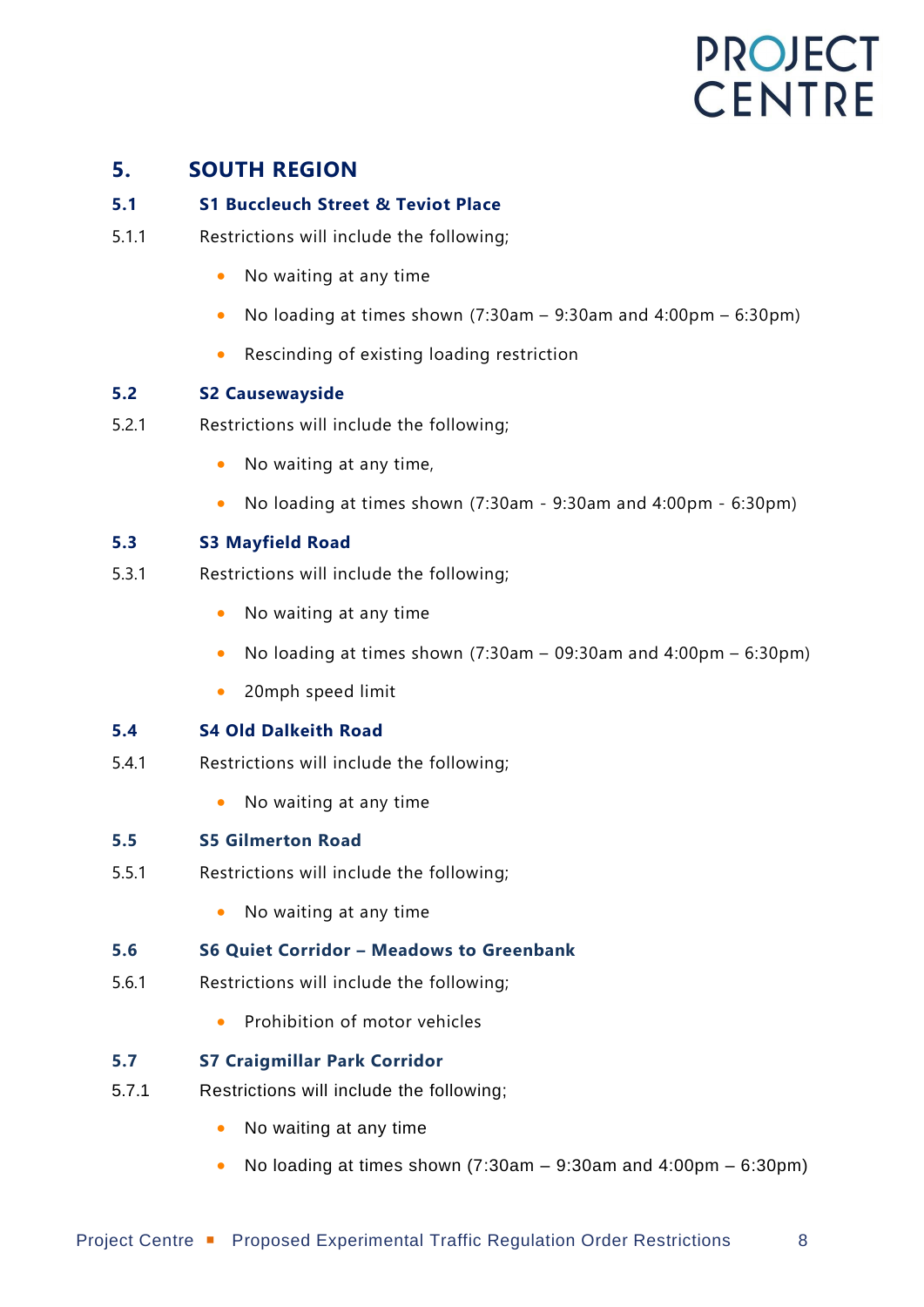#### **5.8 S8 Comiston Road**

- 5.8.1 Restrictions will include the following;
	- No waiting at any time
	- No Loading at any time
	- Introduction of Peak Time Bus Lane
	- Introduction of 30mph speed limit

#### **5.9 S9 Braid Road**

- 5.9.1 Restrictions will include the following;
	- No waiting at any time
	- Prohibition of motor vehicles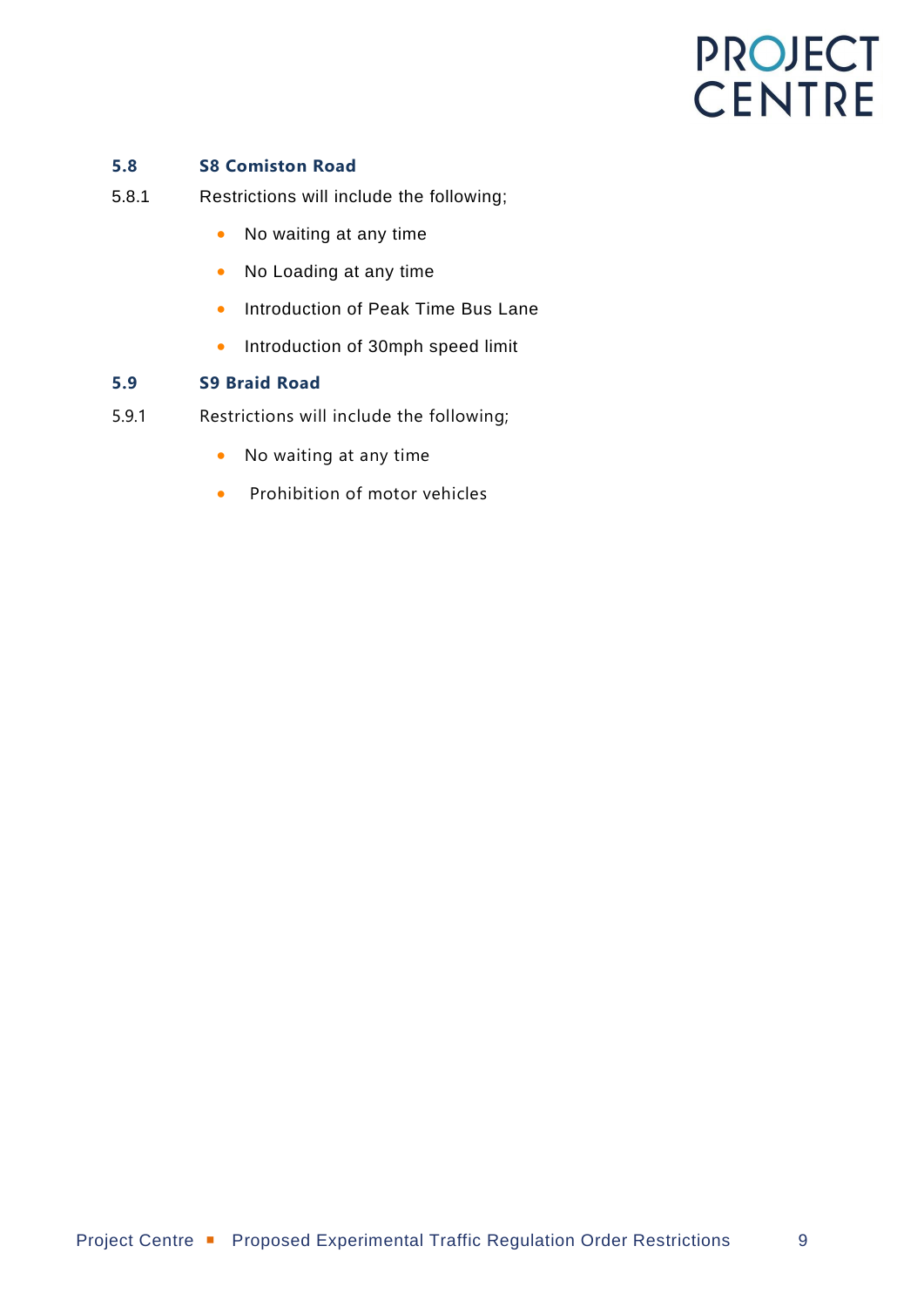### <span id="page-10-0"></span>**6. WEST REGION**

#### <span id="page-10-1"></span>**6.1 W1 A90 Queensferry**

- 6.1.1 Restrictions will include the following;
	- No waiting at any time
	- No waiting at times shown (8:00am 6:00pm, Sat 8:00am 1:30pm)
	- No loading at any time
	- No loading at times shown (7:30am 9:30am and 4:00pm 6:30pm)
	- Bus lanes
	- 20mph speed limit
	- Prohibition of vehicles, except for Police, ambulance, fire service, and pedal cycles

#### <span id="page-10-2"></span>**6.2 W2 Pennywell Road**

- 6.2.1 Restrictions will include the following;
	- No waiting at any time
	- No loading at any time

#### <span id="page-10-3"></span>**6.3 W3 Silverknowes Road North**

- 6.3.1 Restrictions will include the following;
	- Prohibition of vehicles except
		- o Buses
		- o Emergency services
		- o Council vehicles
		- o Utility works
	- No waiting at any time

#### <span id="page-10-4"></span>**6.4 W4 Silverknowes Road South**

- 6.4.1 Restrictions will include the following;
	- No waiting at any time
	- Prohibition of motor vehicle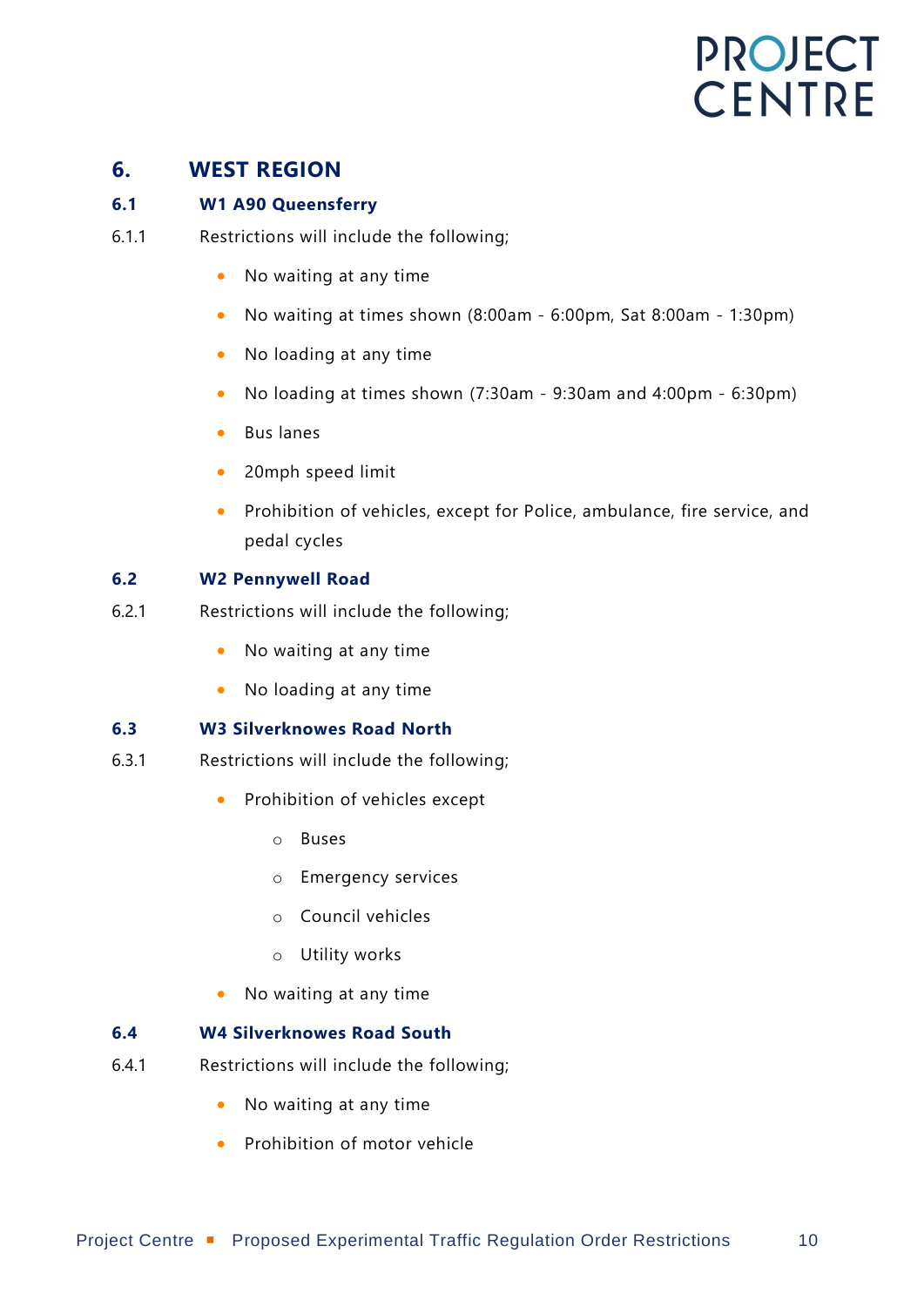#### <span id="page-11-0"></span>**6.5 W5 Cammo Walk**

- 6.5.1 Restrictions will include the following;
	- Prohibition of motor vehicles
	- No waiting at any time

#### <span id="page-11-1"></span>**6.6 W6 Drumbrae North**

- 6.6.1 Restrictions will include the following;
	- No waiting at any time

#### <span id="page-11-2"></span>**6.7 W7 Meadowplace Road & Ladywell Road**

- 6.7.1 Restrictions will include the following;
	- No waiting at any time
	- 20mph speed limit

#### <span id="page-11-3"></span>**6.8 W8 Fountain Bridge**

- 6.8.1 Restrictions will include the following;
	- No waiting at any time, suspend no loading at any time

#### <span id="page-11-4"></span>**6.9 W9 Queensferry High Street**

- 6.9.1 Restrictions will include the following;
	- No waiting at any time, one way

#### <span id="page-11-5"></span>**6.10 W10 Slateford**

- 6.10.1 Restrictions will include the following;
	- Introduction of 20mph Zone
	- Suspension of Greenway parking and loading bays
	- Prohibition of waiting with existing Greenway Parking and Loading bays
	- Introduction of No Waiting restrictions on side roads